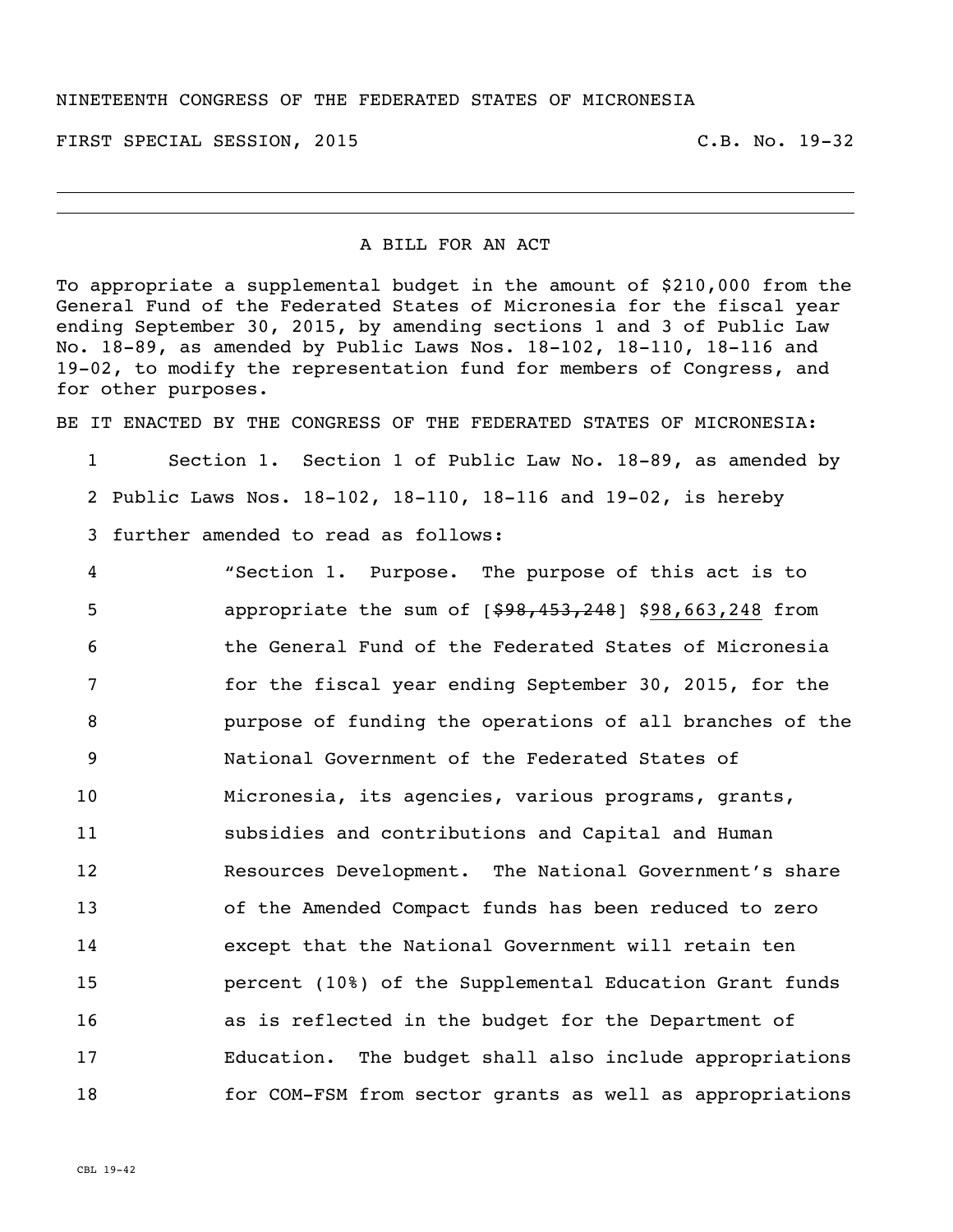| $\mathbf{1}$   | from amended Compact carry-over funds."                                                             |
|----------------|-----------------------------------------------------------------------------------------------------|
| $\overline{c}$ | Section 2. Section 3 of Public Law No. 18-89, as amended by                                         |
| 3              | Public Law No. 19-02, is hereby amended to read as follows:                                         |
| 4              | "Section 3. Operating Expenses of the Legislative                                                   |
| 5              | The sum of $\{\frac{25}{100}, \frac{146}{100}, \frac{605}{100}\}$ \$5,356,605 or so much<br>Branch. |
| 6              | thereof as may be necessary, is hereby appropriated from                                            |
| 7              | the General Fund of the Federated States of Micronesia                                              |
| 8              | for the fiscal year ending September 30, 2015, for the                                              |
| 9              | operations of the Legislative Branch of the National                                                |
| 10             | Government during fiscal year 2015. The sum                                                         |
| 11             | appropriated by this section shall be apportioned as                                                |
| 12             | follows:                                                                                            |
| 13             | (1) Speaker and Members.                                                                            |
| 14             | The sum of $$2,968,171$ , or so much thereof as may be                                              |
| 15             | necessary, for the operations of the Office of the                                                  |
| 16             | Speaker and Members of the Congress of the Federated                                                |
| 17             | States of Micronesia during fiscal year 2015. The sum                                               |
| 18             | appropriated herein shall be apportioned as follows:                                                |
| 19             | 423,290                                                                                             |
| 20             | 774,881                                                                                             |
| 21             |                                                                                                     |
| 22             | 50,000                                                                                              |
| 23             | Fixed Assets<br>80,000                                                                              |
| 24             | (2) Staff Offices.                                                                                  |
| 25             | The sum of $$1,477,834$ , or so much thereof as may be                                              |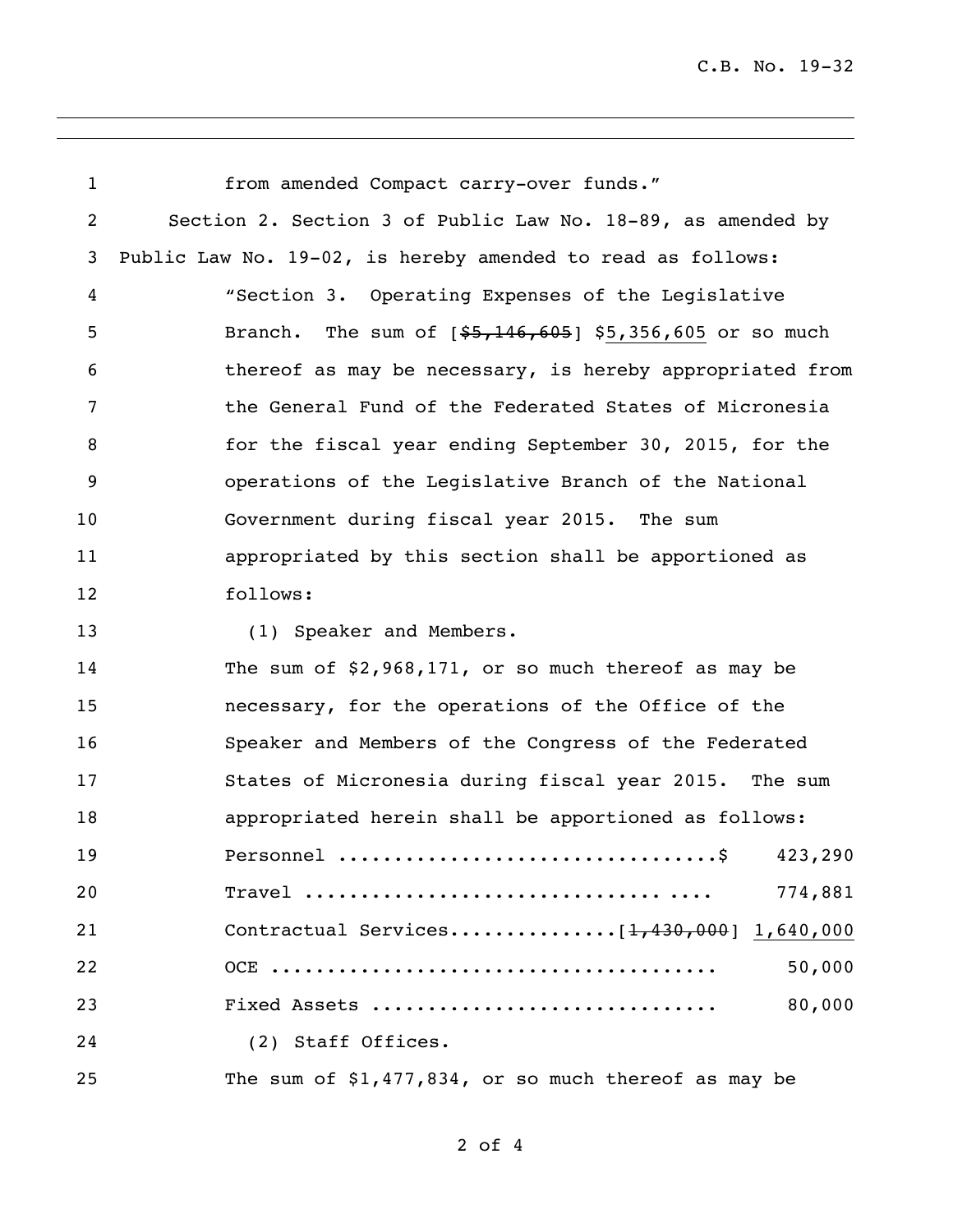| 1  | necessary, for the operations of the Congress staff      |  |  |
|----|----------------------------------------------------------|--|--|
| 2  | offices during fiscal year 2015. The sum appropriated    |  |  |
| 3  | herein shall be apportioned as follows:                  |  |  |
| 4  | 803,582                                                  |  |  |
| 5  | 170,252                                                  |  |  |
| 6  | Contractual Services<br>265,000                          |  |  |
| 7  | OCE, PROVIDED THAT, up to \$10,000 may be used to        |  |  |
| 8  | pay expenses incurred during the previous                |  |  |
| 9  | fiscal year<br>170,000                                   |  |  |
| 10 | 69,000                                                   |  |  |
| 11 | (3) Congress Delegation Offices.                         |  |  |
| 12 | The sum of \$910,000 or so much thereof as may be        |  |  |
| 13 | necessary, for the operations of the Congress delegation |  |  |
| 14 | offices during the fiscal year 2015. Of the amounts      |  |  |
| 15 | appropriated for contractual services within each        |  |  |
| 16 | Delegation Office, up to a maximum of \$35,000 per       |  |  |
| 17 | Member, at the Delegation Offices' discretion, may be    |  |  |
| 18 | used for Member Representation. The sum appropriated is  |  |  |
| 19 | apportioned as follows:                                  |  |  |
| 20 | (a) Kosrae Delegation Office                             |  |  |
| 21 | Travel<br>10,000                                         |  |  |
| 22 | Contractual Services<br>83,000                           |  |  |
| 23 | $OCE$<br>25,000                                          |  |  |
| 24 | Fixed Assets<br>2,000                                    |  |  |
| 25 | $\text{TOTAL}$<br>120,000                                |  |  |